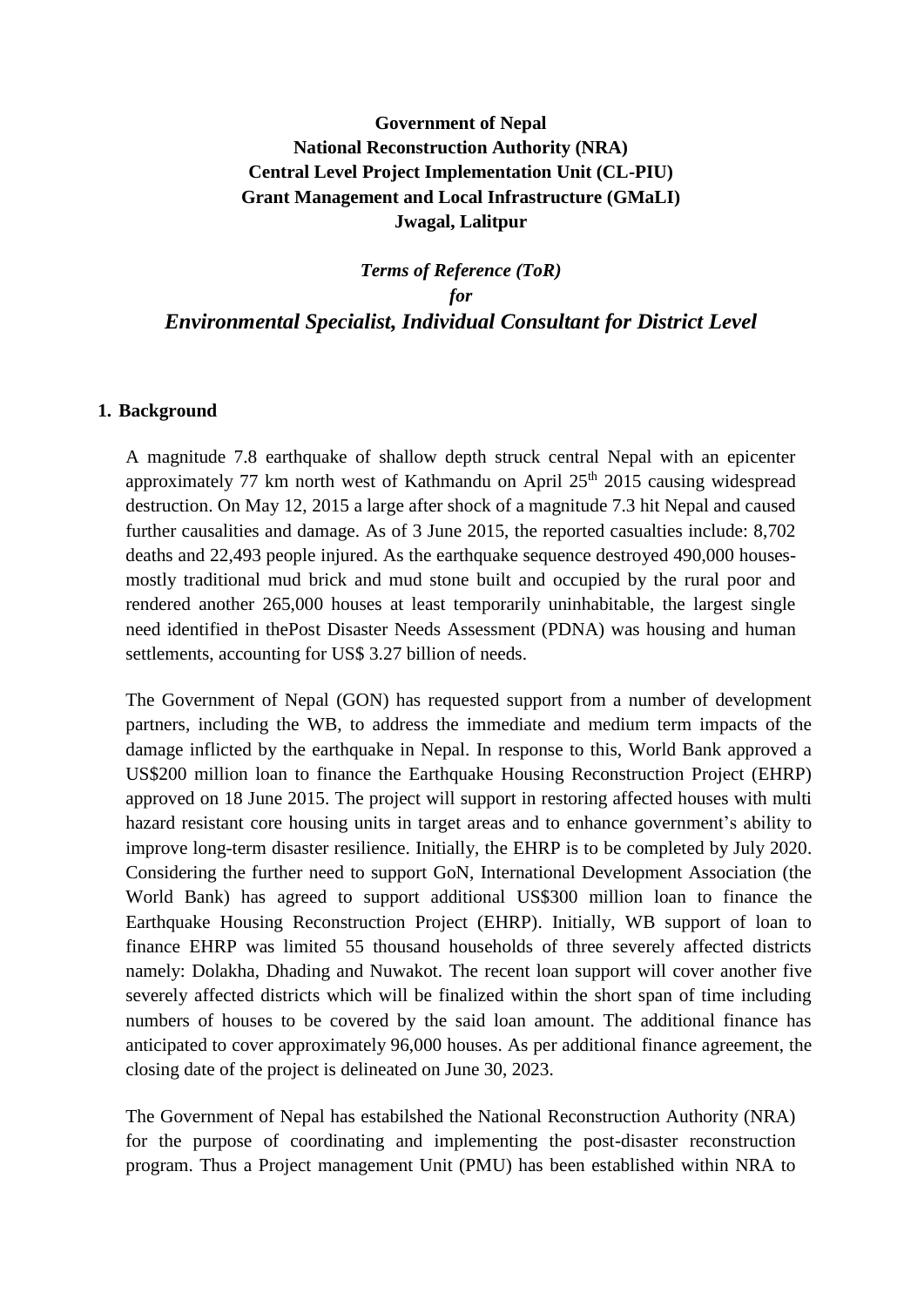provide high level oversight and policy decision on project activities. Housing reconstruction activities will be implemented by dedicated Project Implementation Units (PIUs) in Central Level Project Implementation Unit (CLPIU) of Building and in Central Level Project Implementation Unit (CLPIU) of Grant Management and Local Infrastructure (GMaLI) under the NRA.

NRA has already established a Central Level Project Implementation Unit (CL-PIU) at centre and District Level Project Implementation Unit (DL-PIU) at districts. As per the requirement, the CL-PIU intends to hire One (1) Individual consultant for each DL-PIU as **Environmental Specialist,** hereafter referred to as the Consultant.

## **2. Objective of the assignment**

The NRA/PMU is preparing to restore and improve the living condition of the victims of the earthquake by reconstructing the destroyed and damaged houses with an adequate seismic standard in the districts severely affected by the earthquake, thereby contributing to sustainable socio-economic development of the region and build back better.

The main objective of hiring the Environmental Specialist, Consultant is to oversee and assist the GMaLI DL-PIU and CL-PIU, GMaLI for planning and coordinating and implementing environmental management activities, concerning all the environmental aspects of the Project at the district level and to ensure environmental performance of the project at district is in line with the ESMF of the project, country's environmental requirements, and the World Bank's environmental safeguard policies.

## **3. Tasks and responsibilities**

The Consultant will perform the following tasks but not limited to:

- Review project documents including PDRF, design catalogue of houses and different work plan and guidelines developed by National Reconstruction Authority (NRA);
- Provide overall oversight and guidance in implementing GMaLI's ESMF/ESMP;
- Hold clear insight on environmental provisions of the POM as well as WB's environmental safeguard policies, country's environmental requirements including provision envisioned in Environmental Protection Act (EPA), Environmental Protection Regulations (EPR) and NRA Work Plan and Guidelines on forest and environment;
- At the District level, analyse environmental risks, environmental issues and integrate these into the overall/District-level planning and implementation of the project activities;
- Facilitate in the implementation of ESMPs, coordinate with district agencies, and help in resolving environmental issues, provide clarifications and advices to DL-PIU;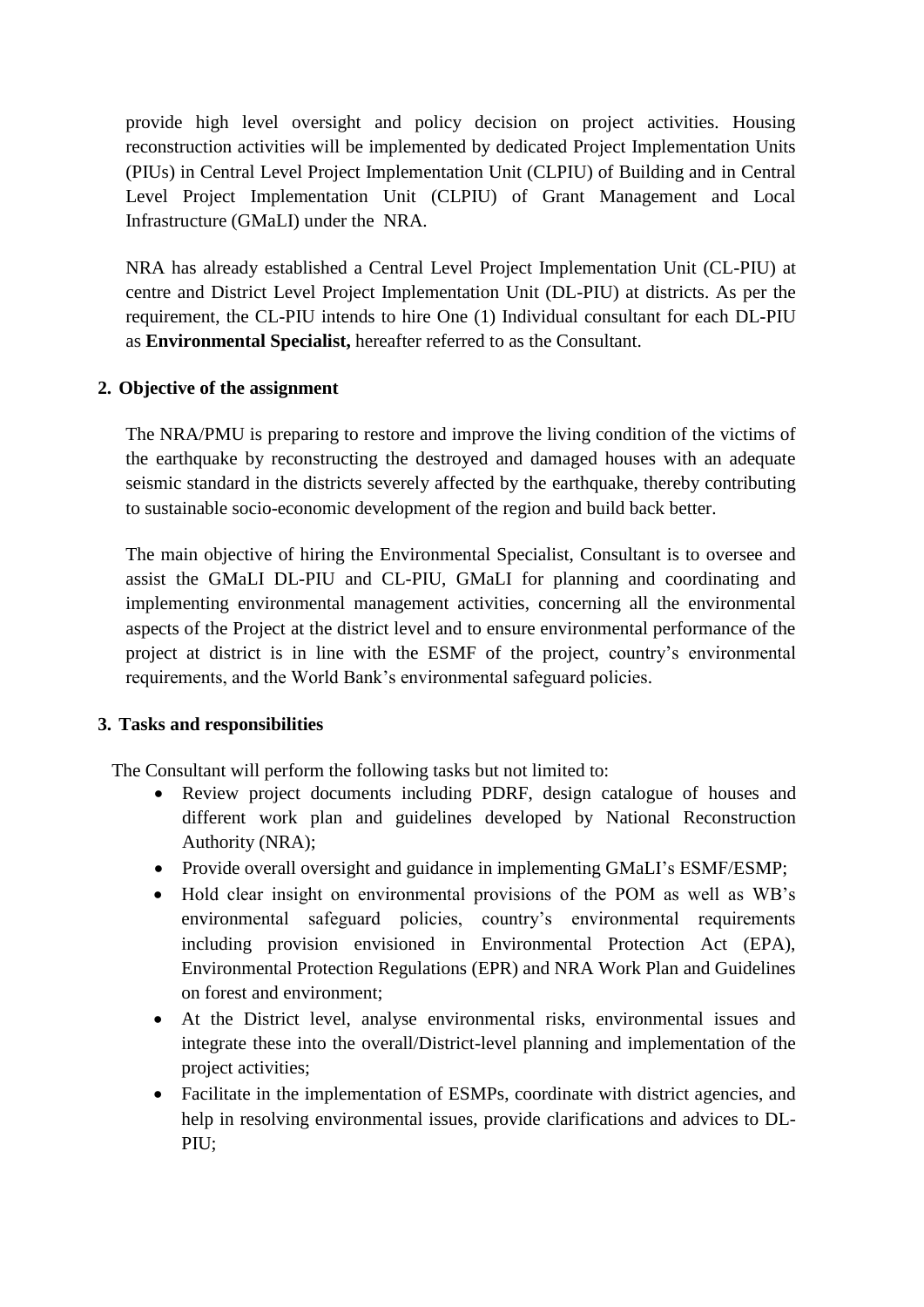- Coordinate among CL-PIU GMaLI, DLPIU, GMaLI and DL-PIU (Building) and other agencies on environmental matters relevant to project, including working together with other programs/ projects for building back better;
- Provide guidance and technical support to DL-PIUs on environmental matter including on mitigations, good practices, consultation, information dissemination, safeguard grievances handling/ management;
- Provide guidance and technical support, as needed, to DL-PIU in managing and complying with projects environmental safeguard requirements (such as in implementing ESMF/ESMP) including applicable requirements of the World Bank and Government of Nepal (GoN);
- Assis to DLPIU to review and verify project level ESMPs at the Municipal level, through local level consultation and site visits.
- Responsible to prepare a separate ESMP for any special environmental and social cases not covered by the project level ESMP
- Organize municipal level consultation and validation as a part of implementing project level ESMPs
- Maintain good communication and co-ordination with the local government bodies for effectively addressing safeguard activities;
- Prepare consolidated annual Environmental Safeguard Work Plan and assist to budgeting including plans for environmental monitoring, training and capacity building, orientation and awareness raising as part of DL-PIUs annual work plan in consultation with GMaLI DL-PIUs. Coordinate and support DL-PIUs in implementing these plans;
- Prepare project level environmental reports (monthly, quarterly, half yearly and annual) as necessary and submit to CLPIU;
- Monitor overall implementation of the ESMP and assess and ensure their compliance with the ESMF.
- Undertake field visits in affected settlements and hold supervision meetings and consultations;
- Support CL-PIU GMaLI in coordinating and interacting with district level agencies, Partner Organizations (POs), user group, I/NGOs, field Staff, Consultants, and contractors and guide them in addressing environmental issues related to the project activities;
- Assist CL-PIU in review of safeguard related documents including ESMF;
- Support CL-PIU, GMaLI and participate, if necessary, in the evaluation of POs and firms with environmental support responsibilities;
- Interact with the Environmental Specialist /Team Leader of CL-PIU, and DLPIU relevant officials of other agencies (government and non-government) and Environmental Specialist of the World Bank on environmental management activities of the project;
- Document good practices and lessons learned for dissemination within the GoN and externally;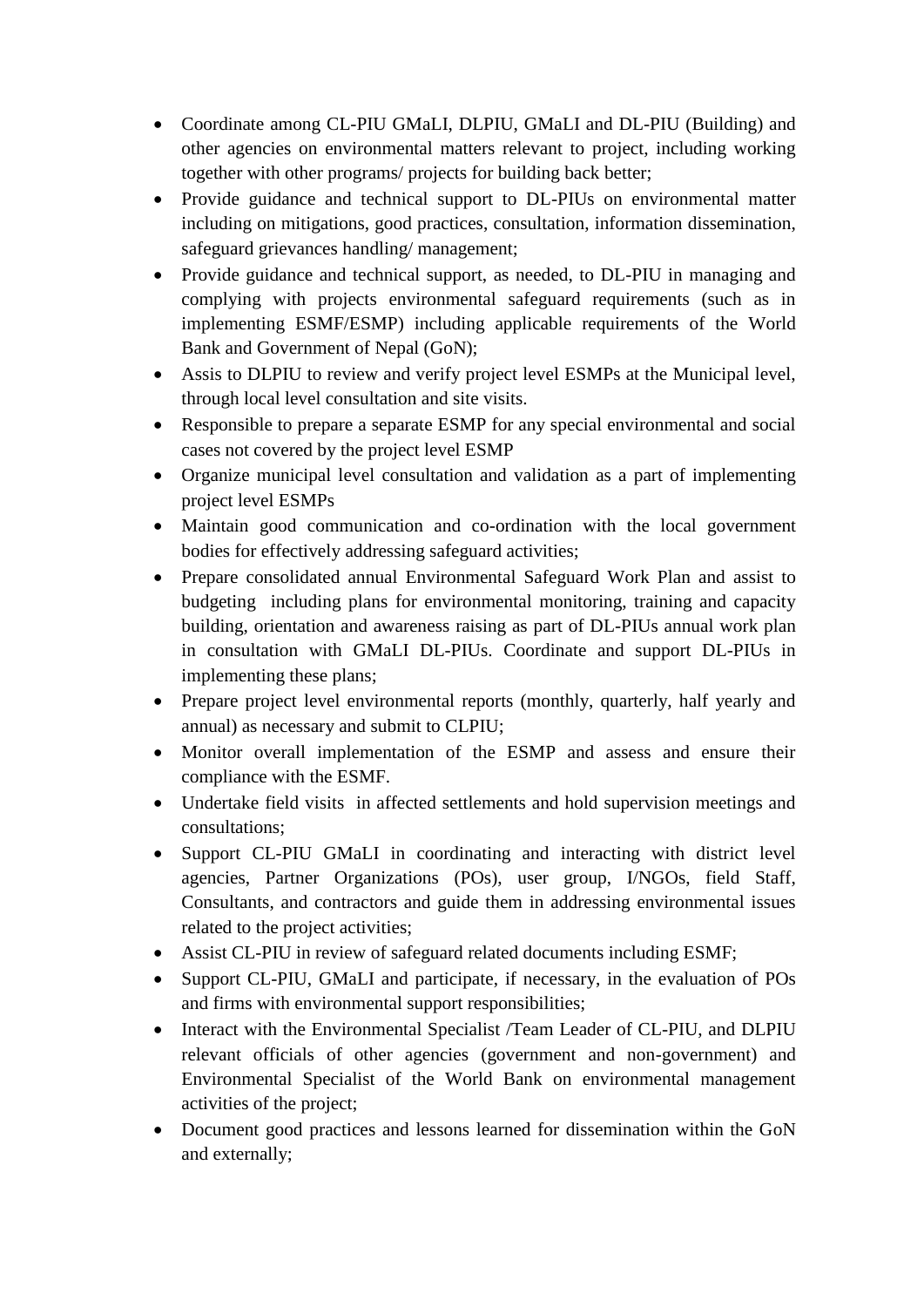- Provide support to PIU in commissioning, including hiring and managing consultant for different safeguard assignment including third party monitoring of environmental compliance and performance;'
- Participate in review meetings, orientation and workshop organized by DL-PIU/CL-PIU and other stakeholders of the project and,
- Any other relevant activity pertaining to scope and objective of assignment designated by the GMaLI DL-PIU/CL-PIU to ensure proper implementation of the environmental measures in the project district;

## **4. Management of Assignment**

The GMaLI DL-PIU will administer the Consultant's work. The Consultant will work in close coordination with the GMaLI and Building DL-PIUs, DCC, M/RM, etc.In order to accomplish the roles and responsibility in timely manner, s/he has to start the work immediately after signing the contract agreement. The Consultant is responsible for coordination with GMaLI and Building DL-PIUs and other stakeholders. Similarly GMaLI DL-PIU will facilitate the Consultant to coordinate with stakeholders/offices. The Consultant shall perform the task under the guidance of GMaLI DL-PIU. S/he will report to the CLPIU through the GMaLI DL-PIU and s/he will be required to spend the entire assignment period on proposed district, with frequent visit to project site as per the requirement.

#### **5. Selection of the Consultant**

A Consultant will be selected in accordance with "The World Bank's Procurement Regulations for IPF Borrowers: Procurement in Investment Project Financing Goods, Works, Non-Consulting and Consulting Services, July 2016 (Revised November 2017), Section VII: Approved Selection Methods Consulting Services/ Para 7.36 & 7.37: Open Competitive Selection of Individual Consultants".

#### **6. Duration of Assignment**

The duration of the consultant's services shall be up to August 16, 2021.

#### **7. Payment to Consultant**

Payments toward monthly remuneration will be made based on the time sheet supported by progress reports. The out of pocket expenses shall be paid after completion of said task and upon submission of bills or invoices and said reports.

## **8. Office Space, Equipment and other Logistic Support**

The office space, equipment and other relevant facilities shall be provided by DL-PIU as per the contract agreement. The DL-PIU office will assist in obtaining all available